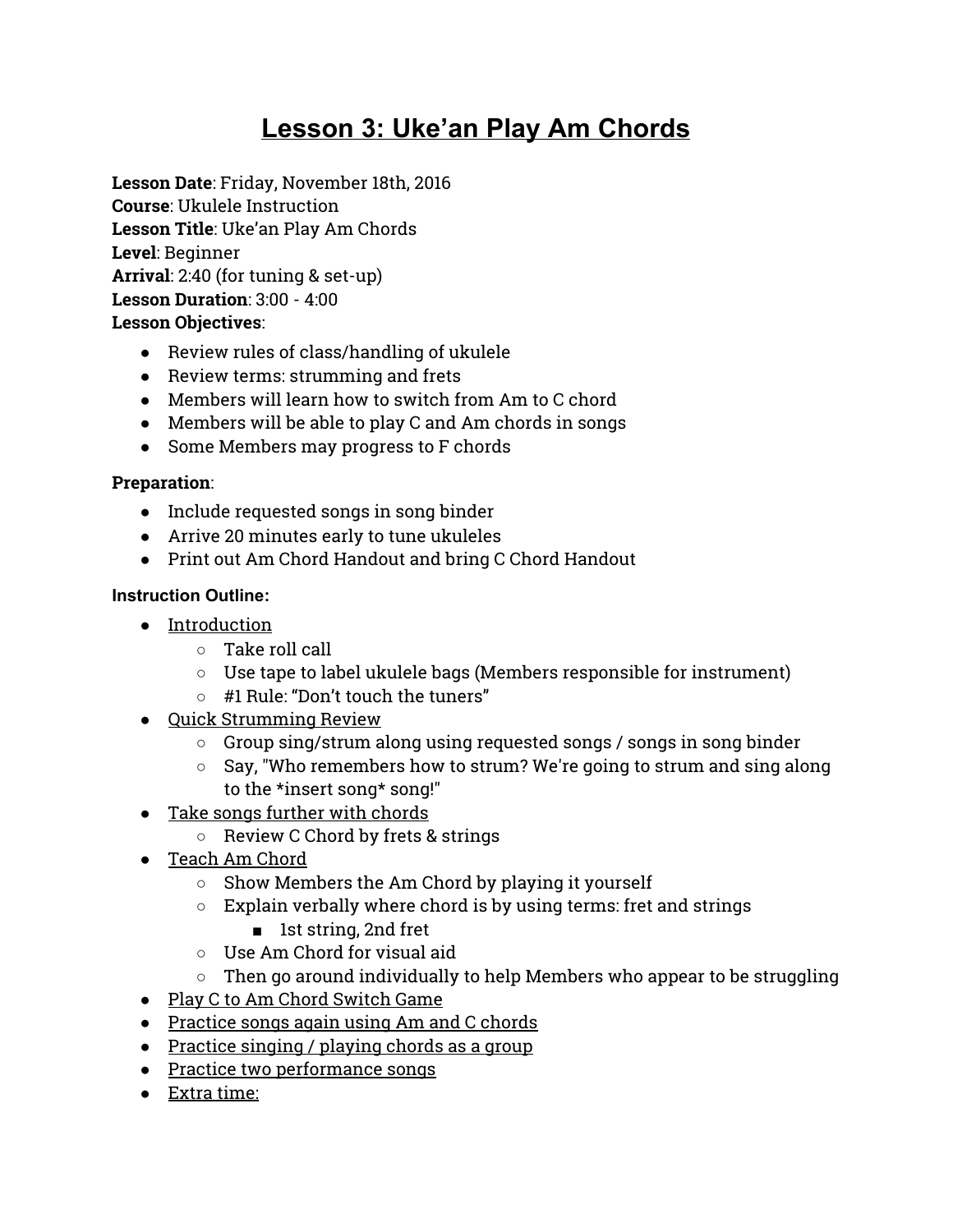- Introduce F chord in the songs
- Members may spend last 15 minutes playing songs
- Members will help clean up

#### **Activities**:

- Strum Game
	- Instruct Members to strum on certain counts
	- $\circ$  Say, "Strum down every time I say 8:1234567812345678." Continue with 4 and 8, then even numbers, etc.
- Fret Game
	- $\circ$  Game to find the frets the fastest. Call out Fret #'s and Members will race to identify them first.
	- Use Strum Game and Fret Game to progress to Switch Game using strum game because Members are familiar should be familiar with these 2 games already
- C to Am Switch Game
	- Members switch from C to Am on counts
		- Use same counts as used in strumming game
	- $\circ$  If Members are struggling, use as opportunity to review the C chord and Am chord
- Play songs
	- Members play C and Am chords on song sheets
		- C Chords = highlighted yellow
		- Am Chords = highlighted green
	- Advanced Members may play F Chords on song sheets
- Members may play songs of their choice at end of lesson

#### **Key Vocab**:

- Strumming
- Frets
- Chords
- C Chord
- Am Chord
- F Chord

#### **Materials/Equipment:**

- Ukulele Tuner
- 15 Tuned Ukuleles
- Chairs
- Ukulele Song/Handout Binder
- Treat Incentive

#### **Additional Information**: